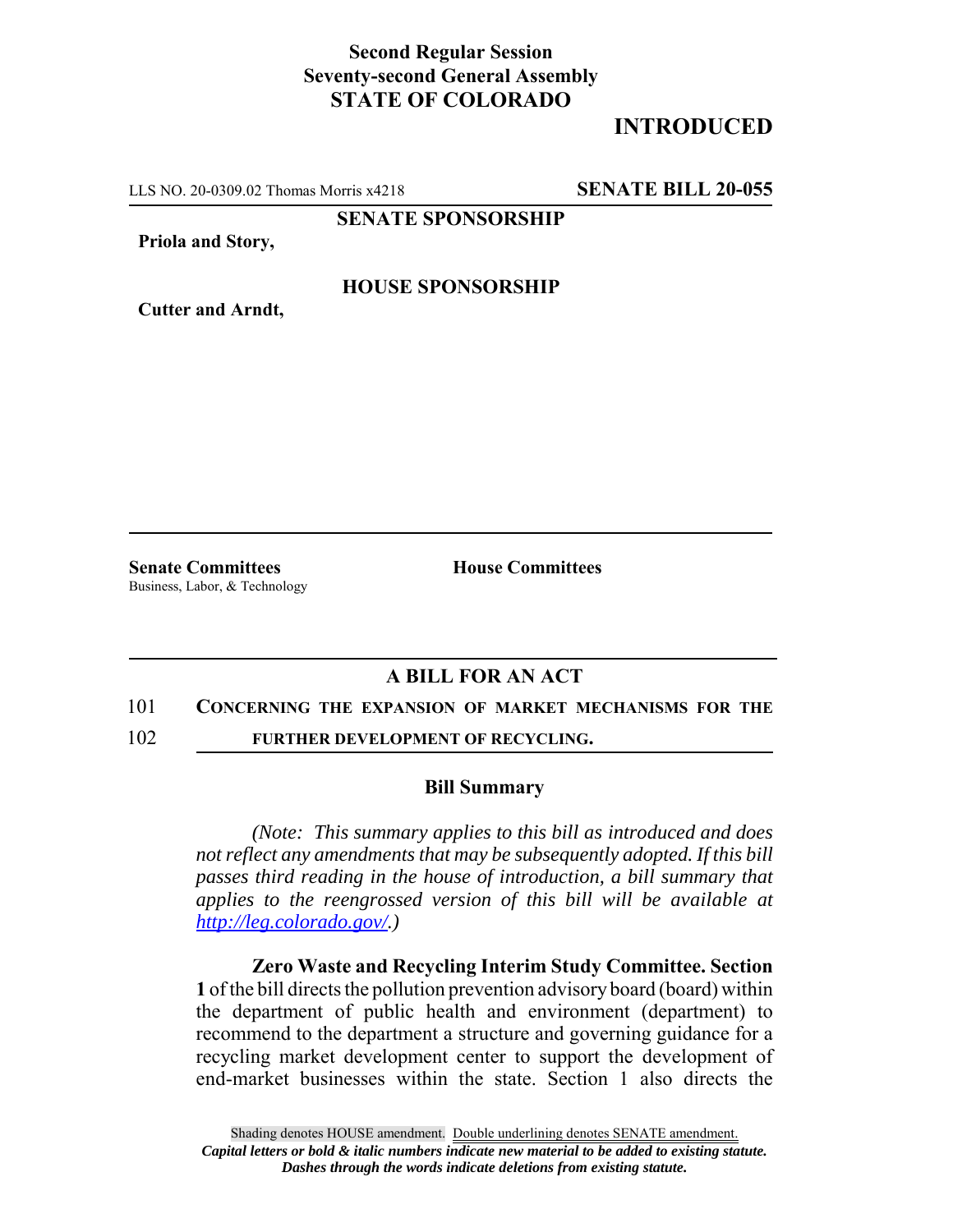department to conduct a literature review of what industry and other states are doing around the country regarding producer responsibility and to create policy and legislative recommendations regarding the feasibility of requiring producers to design, manage, and finance programs for end-of-life management of their products and packaging as a condition of sale.

**Sections 3, 4, and 5** allow the board to use the recycling resources economic opportunity fund and the front range waste diversion cash fund to reimburse eligible recycling businesses for locally assessed personal property taxes paid in the current tax year in this state on personal property. **Section 2** directs the board to establish a formula that it would use in awarding personal property tax reimbursements.

**Section 6** requires the department, on and after October 1, 2020, to administer a statewide campaign to educate Colorado residents concerning recycling. The department shall ensure the campaign includes:

- ! Communications delivered via social media;<br>! Television and radio public service announce
- Television and radio public service announcements; and
- ! The placement of written materials in public locations, such as community centers, recreation centers, and shopping centers.

In administering the campaign, the department shall consult with municipal governments, county governments, and private agencies that operate recycling programs. The department may contract with one or more public or private entities for the preparation of materials to be used in the campaign. The requirement is repealed, effective September 1, 2021.

- 1 *Be it enacted by the General Assembly of the State of Colorado:*
- 2 **SECTION 1.** In Colorado Revised Statutes, **add** 25-16.5-112 and
- 3 25-16.5-113 as follows:

 **25-16.5-112. Recycling market development center - definitions - repeal.** (1) THE ADVISORY BOARD SHALL RECOMMEND TO THE DEPARTMENT A STRUCTURE AND GOVERNING GUIDANCE FOR A RECYCLING MARKET DEVELOPMENT CENTER, REFERRED TO IN THIS SECTION AS THE "CENTER", TO SUPPORT THE DEVELOPMENT OF END-MARKET BUSINESSES WITHIN THE STATE BY ACHIEVING THE GOALS OF THE CENTER AS SPECIFIED IN SUBSECTION (3) OF THIS SECTION. IN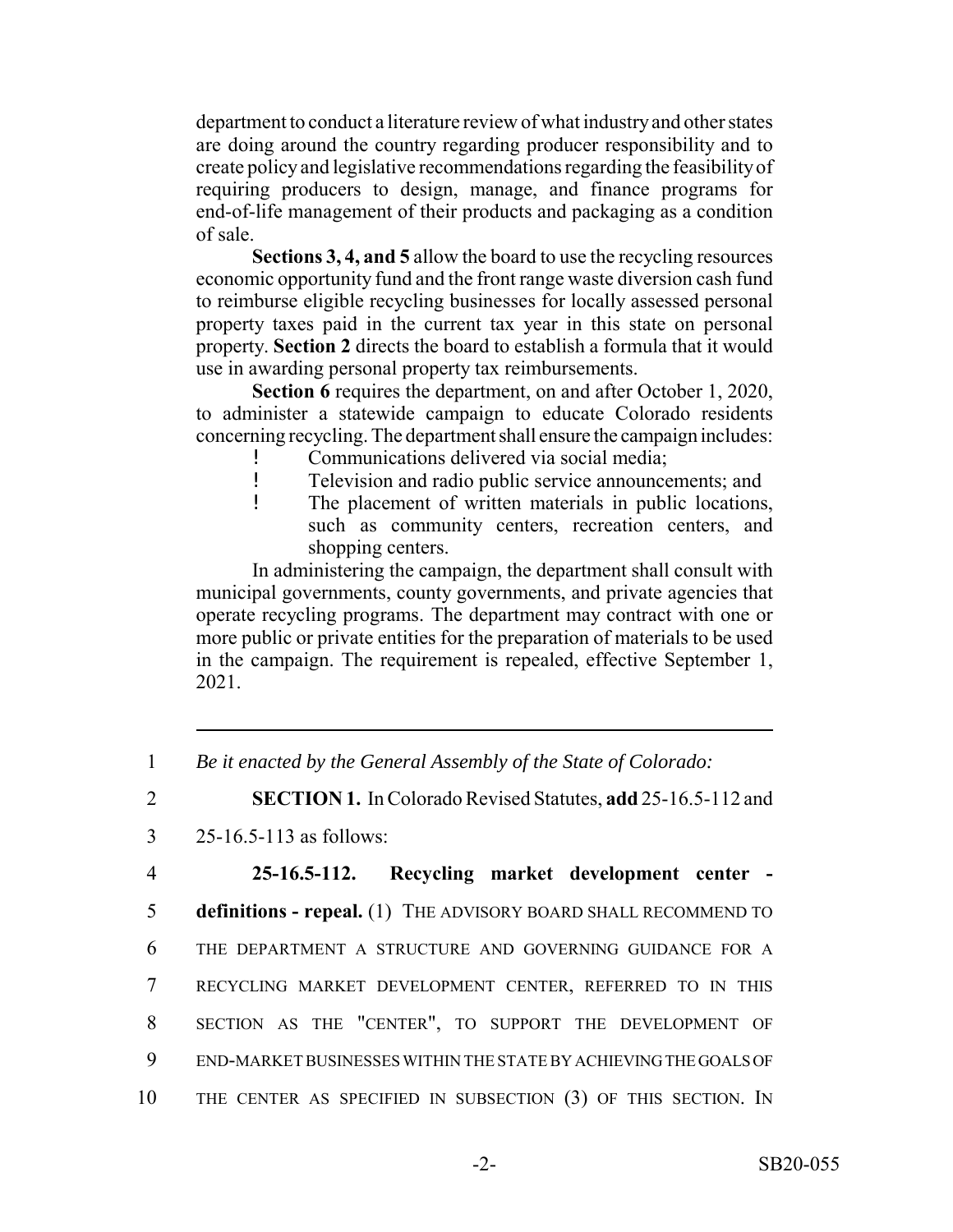DEVELOPING ITS RECOMMENDATION, THE ADVISORY BOARD SHALL WORK

WITH A BROAD RANGE OF STAKEHOLDERS, INCLUDING:

(a) INSTITUTIONS OF HIGHER EDUCATION;

 (b) EXPERTS IN RECYCLING VARIOUS TYPES OF MATERIALS INCLUDING CONSTRUCTION AND DEMOLITION WASTE, ORGANICS, TEXTILES,

ELECTRONICS, PLASTICS, FIBER, GLASS, ALUMINUM, AND METALS;

(c) WASTE HAULERS;

8 (d) MATERIAL RECOVERY FACILITY OPERATORS;

- (e) BROKERS; AND
- (f) OTHERS.

 (2) THE ADVISORY BOARD, IN COLLABORATION WITH THE STAKEHOLDERS, SHALL:

 (a) REVIEW WHAT OTHER STATES HAVE DONE TO CREATE RECYCLING MARKET DEVELOPMENT CENTERS;

 (b) EXPLORE FUNDING OPPORTUNITIES FOR THE CENTER, BOTH PRIVATE AND PUBLIC; AND

 (c) REPORT TO THE GENERAL ASSEMBLY'S COMMITTEES WITH JURISDICTION OVER SOLID WASTE AND RECYCLING ON THE RECOMMENDED STRUCTURE, STAKEHOLDER ENGAGEMENT POLICIES, AND CENTER GOVERNING GUIDANCE BY JULY 1, 2021.

 (3) THE GOALS OF THE CENTER ARE TO ASSIST EXISTING AND NEW END-MARKET RECYCLING BUSINESSES THAT PROCESS OR REUSE RECYCLABLE MATERIALS INTO NEW PRODUCTS SOLD OR OTHERWISE FURNISHED TO END USERS BY:

 (a) EVALUATING THE SHORT- AND LONG-TERM CAPACITY OF EXISTING MARKETS TO USE THE CURRENT AND FUTURE QUANTITIES OF RECYCLABLE MATERIALS AND OPPORTUNITIES TO EXPAND EXISTING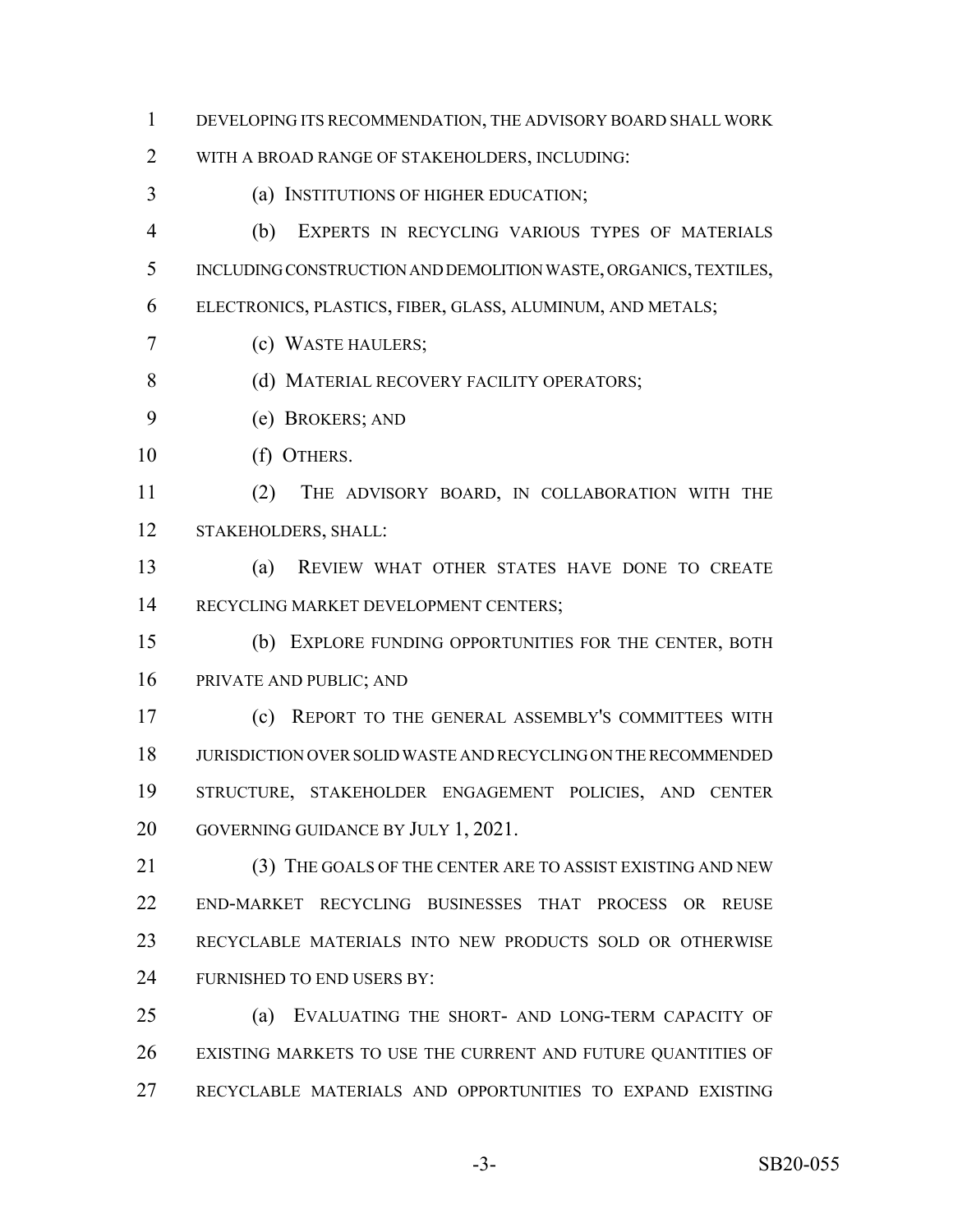MARKETS;

 (b) IDENTIFYING POTENTIAL END-MARKET BUSINESS TARGETS AND FEASIBLE INCENTIVES THAT THE STATE MAY OFFER TO BRING THESE BUSINESSES TO COLORADO;

 (c) DEVELOPING A RECYCLABLE MATERIAL DATABASE TO IDENTIFY HOW MUCH RECYCLABLE MATERIAL IS AVAILABLE AND FROM WHAT SOURCES AND REGIONS;

8 (d) RECOMMENDING STATE AND LOCAL POLICIES TO INCREASE THE SUPPLY OF RECYCLABLE MATERIALS TO SUPPORT END-MARKET BUSINESSES;

 (e) CONNECTING END-MARKET BUSINESSES WITH FUNDING ASSISTANCE INCLUDING GRANTS, LOANS, AND TAX BREAKS AVAILABLE THROUGH THE COLORADO OFFICE OF ECONOMIC DEVELOPMENT CREATED 14 IN SECTION 24-48.5-101, THE DEPARTMENT, AND OTHER SOURCES AND EXPANDING AND DIVERSIFYING THESE FUNDING SOURCES;

 (f) PROVIDING MATERIAL-SPECIFIC RESEARCH AND BUSINESS DEVELOPMENT ASSISTANCE FOR NEW AND EXPANDED END-MARKET BUSINESSES TO CREATE AND EXPAND RECYCLING PROCESSING INFRASTRUCTURE;

20 (g) RECOMMENDING PUBLIC OUTREACH CAMPAIGNS, WHICH MAY BE MATERIAL-SPECIFIC, TO INCREASE THE SUPPLY AND QUALITY OF RECYCLABLE MATERIALS; AND

 (h) INTEGRATING THE CENTER'S EFFORTS WITH THE STATE SOLID WASTE PLAN DEVELOPED PURSUANT TO SECTION 30-20-100.5 (1)(d)(II) AND THE CLIMATE ACTION PLAN DEVELOPED PURSUANT TO SECTION 26 24-20-111 (2)(a).

27 (4) AS USED IN THIS SECTION:

-4- SB20-055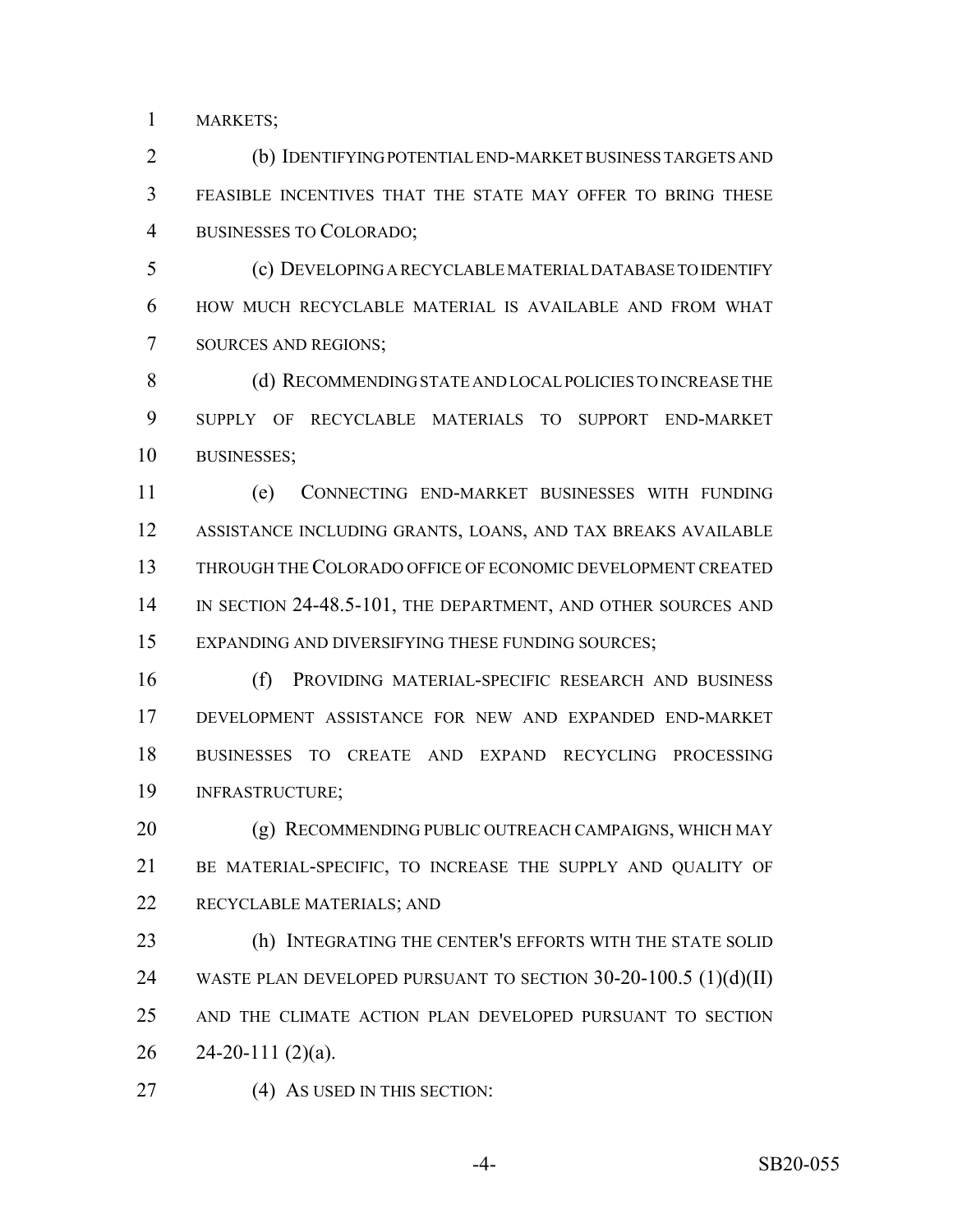(a) "END-MARKET BUSINESS" MEANS A BUSINESS, OR A PORTION OF A BUSINESS, THAT PROCESSES RECYCLABLE MATERIALS OR REUSES RECYCLABLE MATERIALS IN NEW PRODUCTS SOLD OR OTHERWISE FURNISHED TO END USERS.

(b) "RECYCLABLE MATERIALS":

 (I) MEANS ANY TYPE OF DISCARDED OR WASTE MATERIAL THAT IS 7 NOT REGULATED UNDER SECTION 25-8-205 (1)(e) AND CAN BE REUSED, REMANUFACTURED, RECLAIMED, OR RECYCLED, INCLUDING COMPOSTABLE 9 ORGANIC MATERIAL AND CONSTRUCTION AND DEMOLITION MATERIALS; AND

 (II) DOES NOT INCLUDE INDUSTRIAL MATERIALS, PAINT, OR A 12 WASTE TIRE AS DEFINED IN SECTION 30-20-1402 (12).

(5) THIS SECTION IS REPEALED, EFFECTIVE SEPTEMBER 1, 2022.

 **25-16.5-113. Producer responsibility literature review- report - repeal.** (1) THE DEPARTMENT SHALL CONDUCT A LITERATURE REVIEW OF WHAT INDUSTRY AND OTHER STATES ARE DOING AROUND THE COUNTRY REGARDING PRODUCER RESPONSIBILITY AND CREATE POLICY AND LEGISLATIVE RECOMMENDATIONS REGARDING THE FEASIBILITY OF REQUIRING PRODUCERS TO DESIGN, MANAGE, AND FINANCE PROGRAMS FOR END-OF-LIFE MANAGEMENT OF THEIR PRODUCTS AND PACKAGING AS A CONDITION OF SALE.

22 (2) BY JULY 1, 2021, THE DEPARTMENT SHALL REPORT TO THE GENERAL ASSEMBLY'S COMMITTEES WITH JURISDICTION OVER SOLID WASTE REGARDING ITS POLICY AND LEGISLATIVE RECOMMENDATIONS BASED ON THE LITERATURE REVIEW.

 (3) THIS SECTION IS REPEALED, EFFECTIVE SEPTEMBER 1, 2022. **SECTION 2.** In Colorado Revised Statutes, 25-16.5-105, **add**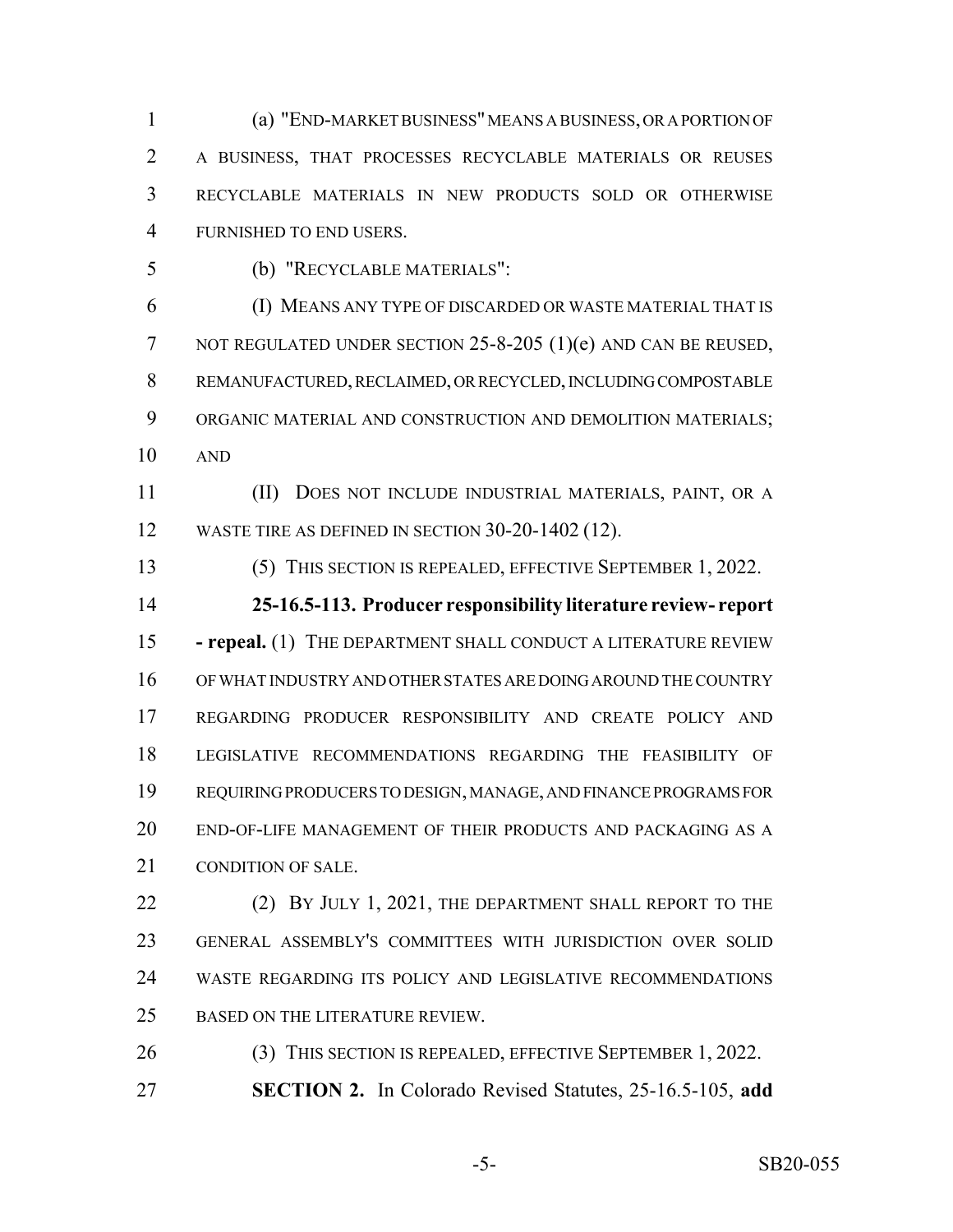1  $(1)(n)$  as follows:

 **25-16.5-105. Powers and duties of advisory board - definitions.** (1) The advisory board has the following powers and duties: (n) (I) IN CONSULTATION WITH THE POLLUTION PREVENTION ADVISORY BOARD ASSISTANCE COMMITTEE CREATED IN SECTION 25-16.5-105.5 (2), TO DEVELOP A FORMULA FOR REIMBURSING A NEW OR EXISTING BUSINESS, OR A PORTION OF A BUSINESS, THAT RECLAIMS OR RECYCLES RECYCLABLE MATERIALS FOR LOCALLY ASSESSED PERSONAL PROPERTY TAXES THE BUSINESS PAID ON PERSONAL PROPERTY ASSOCIATED WITH NEW OR EXISTING WASTE DIVERSION OPERATIONS. THE ADVISORY BOARD MAY SET CRITERIA OR LIMITS FOR REIMBURSEMENT BUT NEED NOT ACTUALLY MAKE A REIMBURSEMENT. REIMBURSEMENTS ARE PAYABLE 13 ONLY FROM THE FOLLOWING SOURCES: (A) FOR AN ELIGIBLE RECYCLING BUSINESS THAT PAID LOCALLY ASSESSED PERSONAL PROPERTY TAX ON PERSONAL PROPERTY LOCATED OUTSIDE THE FRONT RANGE, FROM MONEY APPROPRIATED TO THE RECYCLING RESOURCES ECONOMIC OPPORTUNITY FUND PURSUANT TO SECTION 25-16.5-106.5 (1)(a)(II); AND (B) FOR AN ELIGIBLE RECYCLING BUSINESS THAT PAID LOCALLY ASSESSED PERSONAL PROPERTY TAX ON PERSONAL PROPERTY LOCATED IN THE FRONT RANGE, FROM MONEY IN THE FRONT RANGE WASTE DIVERSION 22 CASH FUND PURSUANT TO SECTION 25-16.5-111 (4)(b)(IV). 23 (II) As USED IN THIS SUBSECTION  $(1)(n)$ : (A) "FRONT RANGE" HAS THE MEANING SET FORTH IN SECTION 25 25-16.5-111 (2)(f). (B) "RECYCLABLE MATERIALS" MEANS ANY TYPE OF DISCARDED OR WASTE MATERIAL THAT IS NOT REGULATED UNDER SECTION 25-8-205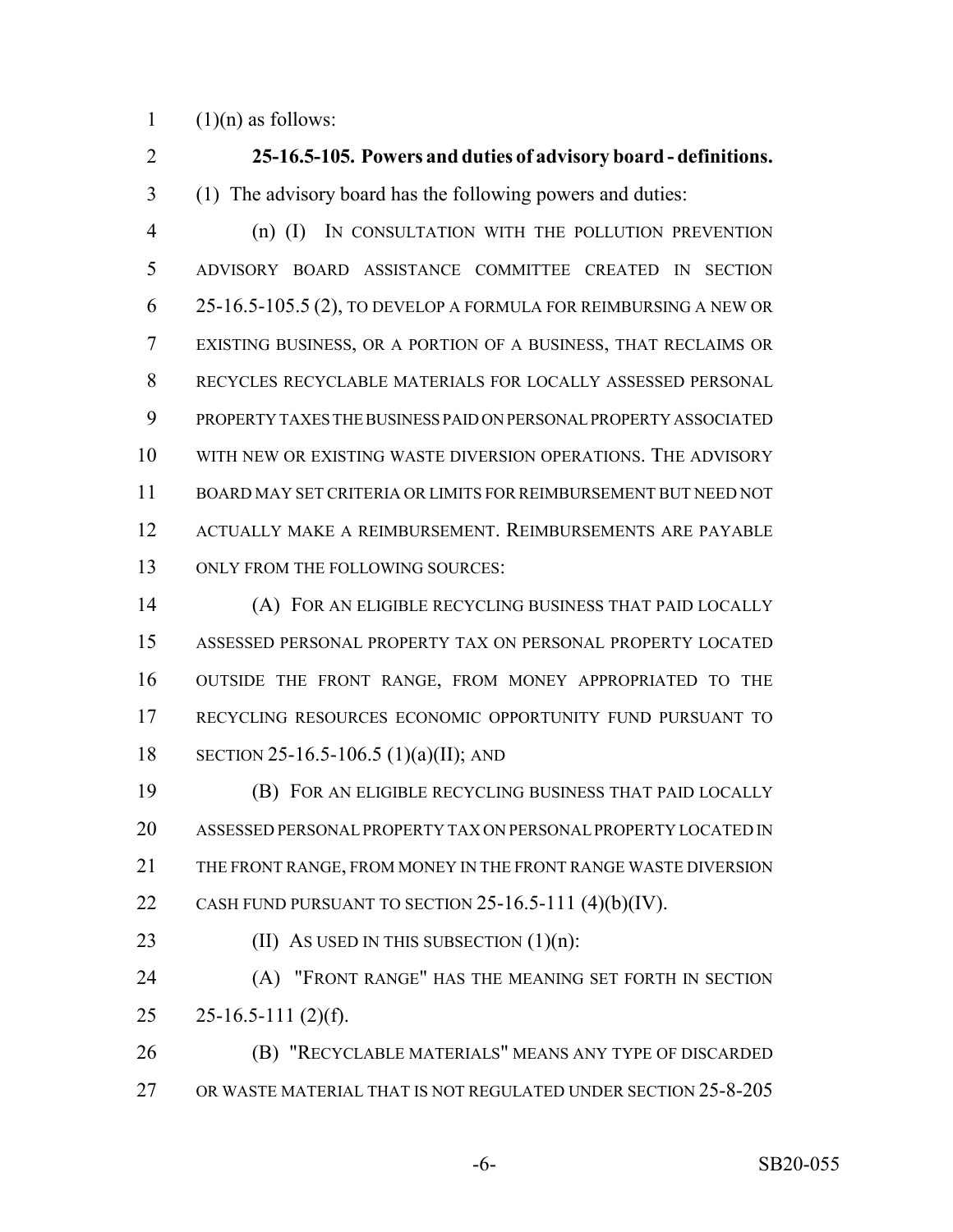(1)(e) AND CAN BE REUSED, REMANUFACTURED, RECLAIMED, OR RECYCLED, INCLUDING COMPOSTABLE ORGANIC MATERIAL AND CONSTRUCTION AND DEMOLITION MATERIALS. "RECYCLABLE MATERIALS" DOES NOT INCLUDE INDUSTRIAL MATERIALS, PAINT, OR A WASTE TIRE AS DEFINED IN SECTION 30-20-1402 (12).

 **SECTION 3.** In Colorado Revised Statutes, 25-16.5-106.5, **amend** (1)(a) introductory portion and (1)(a)(II) as follows:

 **25-16.5-106.5. Recycling resources economic opportunity fund - creation - repeal.** (1) (a) The recycling resources economic opportunity 10 fund, is hereby created in the state treasury, referred to in this section as 11 the "fund", IS HEREBY CREATED IN THE STATE TREASURY. The fund shall 12 consist CONSISTS of:

13 (II) Any moneys MONEY appropriated to the fund by the general 14 assembly, INCLUDING MONEY APPROPRIATED FOR PERSONAL PROPERTY TAX REIMBURSEMENTS FOR ELIGIBLE RECYCLING BUSINESSES PURSUANT TO SECTION 26-16.5-105 (1)(n); and

 **SECTION 4.** In Colorado Revised Statutes, 25-16.5-106.7, **add** 18  $(6.5)$  as follows:

 **25-16.5-106.7. Recycling resources economic opportunity program - grants - definitions - repeal.** (6.5) IN ADDITION TO AWARDING GRANTS PURSUANT TO SUBSECTION (4) OF THIS SECTION, THE ADVISORY BOARD MAY USE MONEY IN THE FUND TO REIMBURSE, IN ACCORDANCE WITH SECTION 25-16.5-105 (1)(n), ELIGIBLE RECYCLING BUSINESSES FOR LOCALLY ASSESSED PERSONAL PROPERTY TAXES PAID IN THE CURRENT TAX YEAR IN THIS STATE ON PERSONAL PROPERTY THAT IS LOCATED OUTSIDE THE FRONT RANGE, AS DEFINED IN SECTION 25-16.5-111 (2)(f).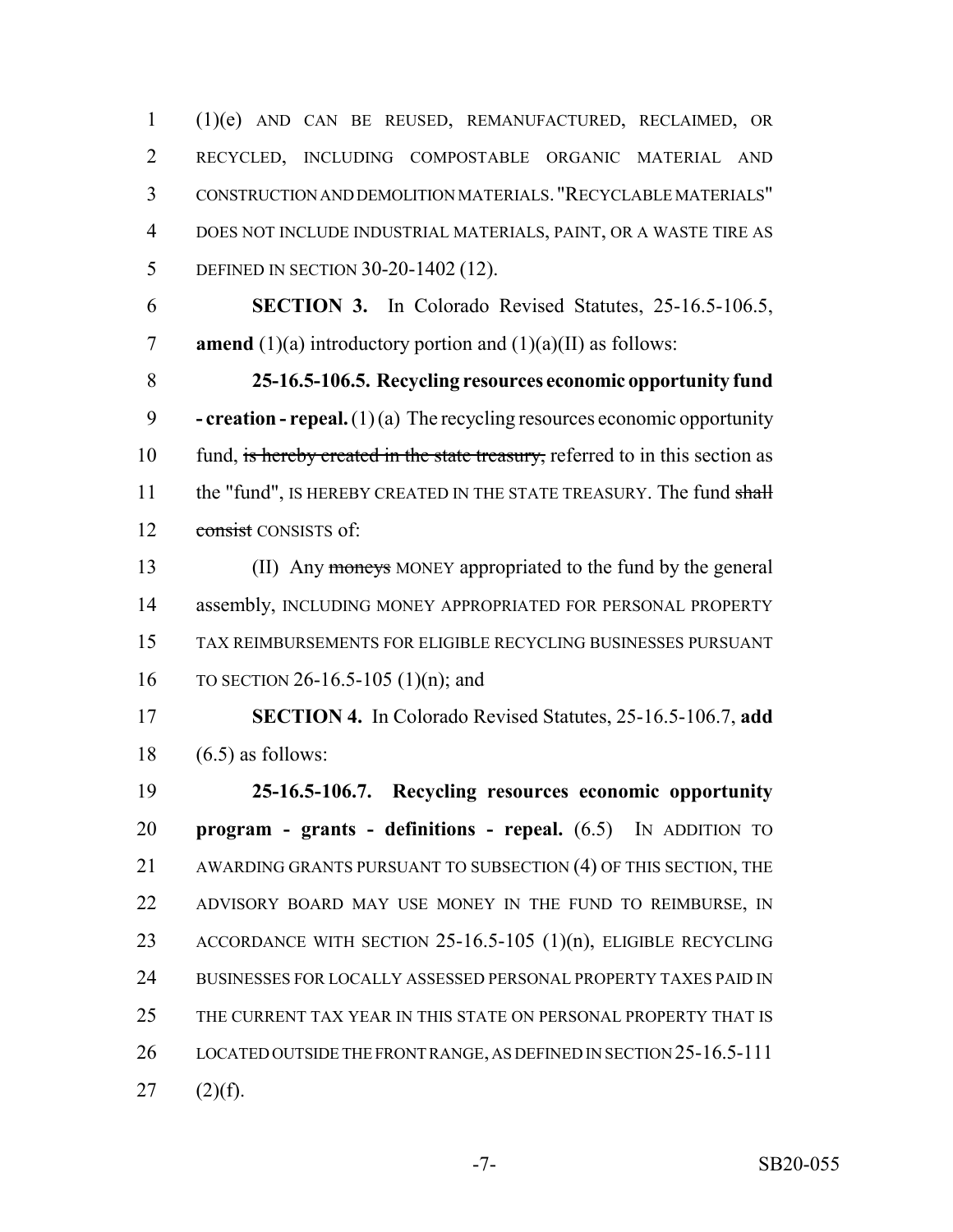**SECTION 5.** In Colorado Revised Statutes, 25-16.5-111, **amend** 2 (4)(b)(II) and (4)(b)(III); and **add** (4)(b)(IV) as follows:

 **25-16.5-111. Front range waste diversion enterprise - legislative declaration - fund - goals - grant program - personal property tax reimbursements - gifts, grants, or donations - definitions - repeal.** (4) **Fund.** (b) Money in the fund is continuously appropriated to the enterprise to:

(II) Award grants in accordance with this section; and

 (III) Provide technical assistance to eligible entities to promote diversion, including through the development and implementation of policy; AND

 (IV) REIMBURSE, AT THE BOARD'S DISCRETION, ELIGIBLE RECYCLING BUSINESSES FOR LOCALLY ASSESSED PERSONAL PROPERTY TAXES PAID IN THE CURRENT TAX YEAR IN THIS STATE ON PERSONAL PROPERTY THAT IS LOCATED IN THE FRONT RANGE.

 **SECTION 6.** In Colorado Revised Statutes, **add** 25-17-108 as follows:

 **25-17-108. Statewide education campaign concerning recycling - repeal.** (1) ON AND AFTER OCTOBER 1, 2020, THE DEPARTMENT OF PUBLIC HEALTH AND ENVIRONMENT, REFERRED TO IN THIS SECTION AS THE "DEPARTMENT", SHALL ADMINISTER A STATEWIDE CAMPAIGN TO EDUCATE COLORADO RESIDENTS CONCERNING RECYCLING.

THE OBJECTIVES OF THE STATEWIDE CAMPAIGN ARE TO:

(a) INCREASE RECYCLING AMONG RESIDENTS; AND

 (b) EDUCATE RESIDENTS ABOUT SPECIFIC RECYCLABLE MATERIALS AND SPECIFIC RECYCLING HABITS THAT CAN INCREASE THE EFFICIENCY OF RECYCLING EFFORTS IN COLORADO.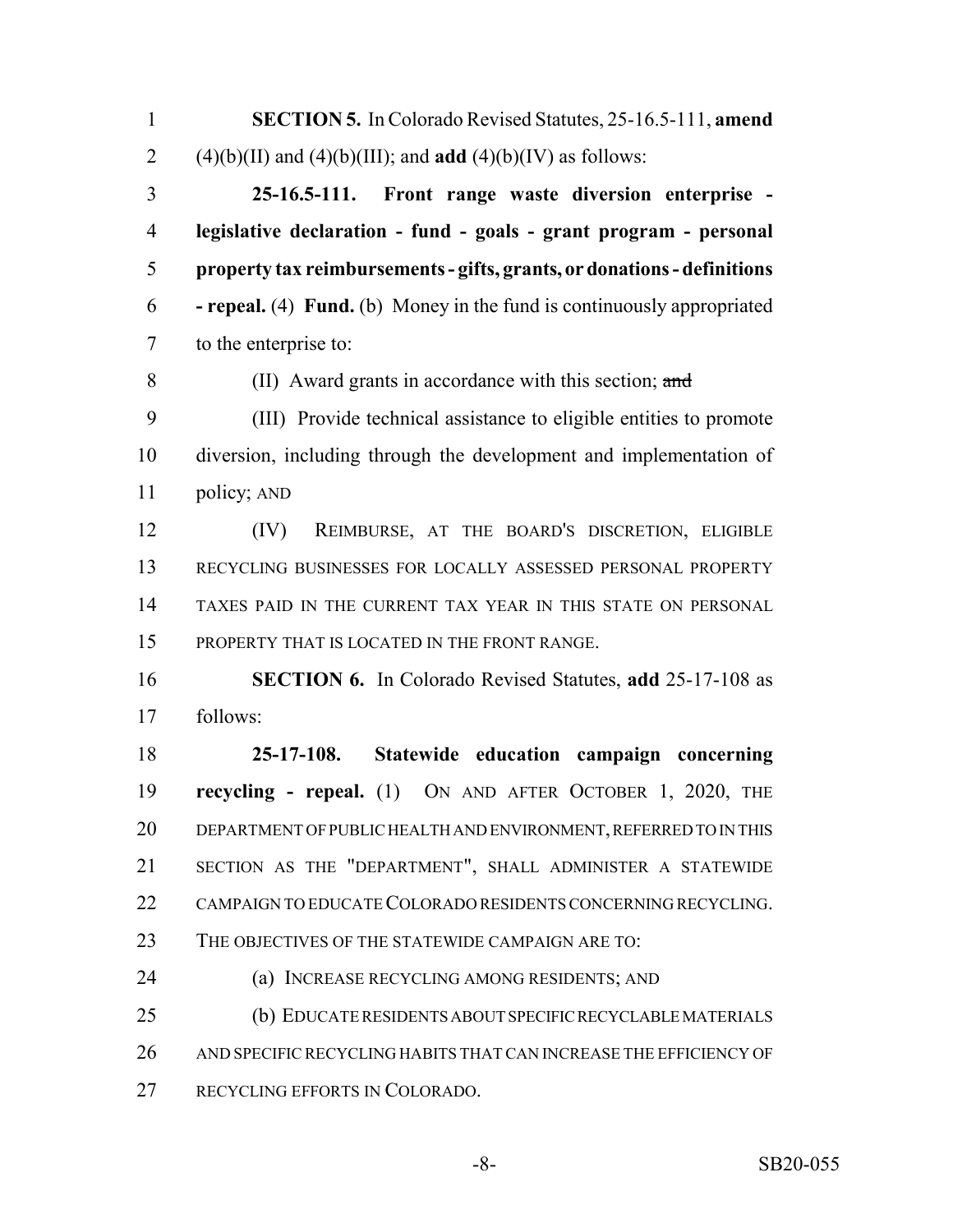(2) THE DEPARTMENT SHALL ENSURE THE STATEWIDE CAMPAIGN 2 INCLUDES:

(a) COMMUNICATIONS DELIVERED VIA SOCIAL MEDIA;

 (b) TELEVISION AND RADIO PUBLIC SERVICE ANNOUNCEMENTS; AND

 (c) THE PLACEMENT OF WRITTEN MATERIALS IN PUBLIC LOCATIONS, SUCH AS COMMUNITY CENTERS, RECREATION CENTERS, AND SHOPPING CENTERS.

 (3) IN ADMINISTERING THE STATEWIDE CAMPAIGN DESCRIBED IN SUBSECTION (1) OF THIS SECTION, THE DEPARTMENT SHALL CONSULT WITH MUNICIPAL GOVERNMENTS, COUNTY GOVERNMENTS, AND PRIVATE 12 AGENCIES THAT OPERATE RECYCLING PROGRAMS.

 (4) THE DEPARTMENT MAY CONTRACT WITH ONE OR MORE PUBLIC OR PRIVATE ENTITIES FOR THE PREPARATION OF MATERIALS TO BE USED IN THE STATEWIDE CAMPAIGN DESCRIBED IN SUBSECTION (1) OF THIS SECTION.

(5) THIS SECTION IS REPEALED, EFFECTIVE SEPTEMBER 1, 2021.

 **SECTION 7. Act subject to petition - effective date - applicability.** (1) This act takes effect at 12:01 a.m. on the day following the expiration of the ninety-day period after final adjournment of the general assembly (August 5, 2020, if adjournment sine die is on May 6, 22 2020); except that, if a referendum petition is filed pursuant to section 1 (3) of article V of the state constitution against this act or an item, section, or part of this act within such period, then the act, item, section, or part will not take effect unless approved by the people at the general election to be held in November 2020 and, in such case, will take effect on the date of the official declaration of the vote thereon by the governor.